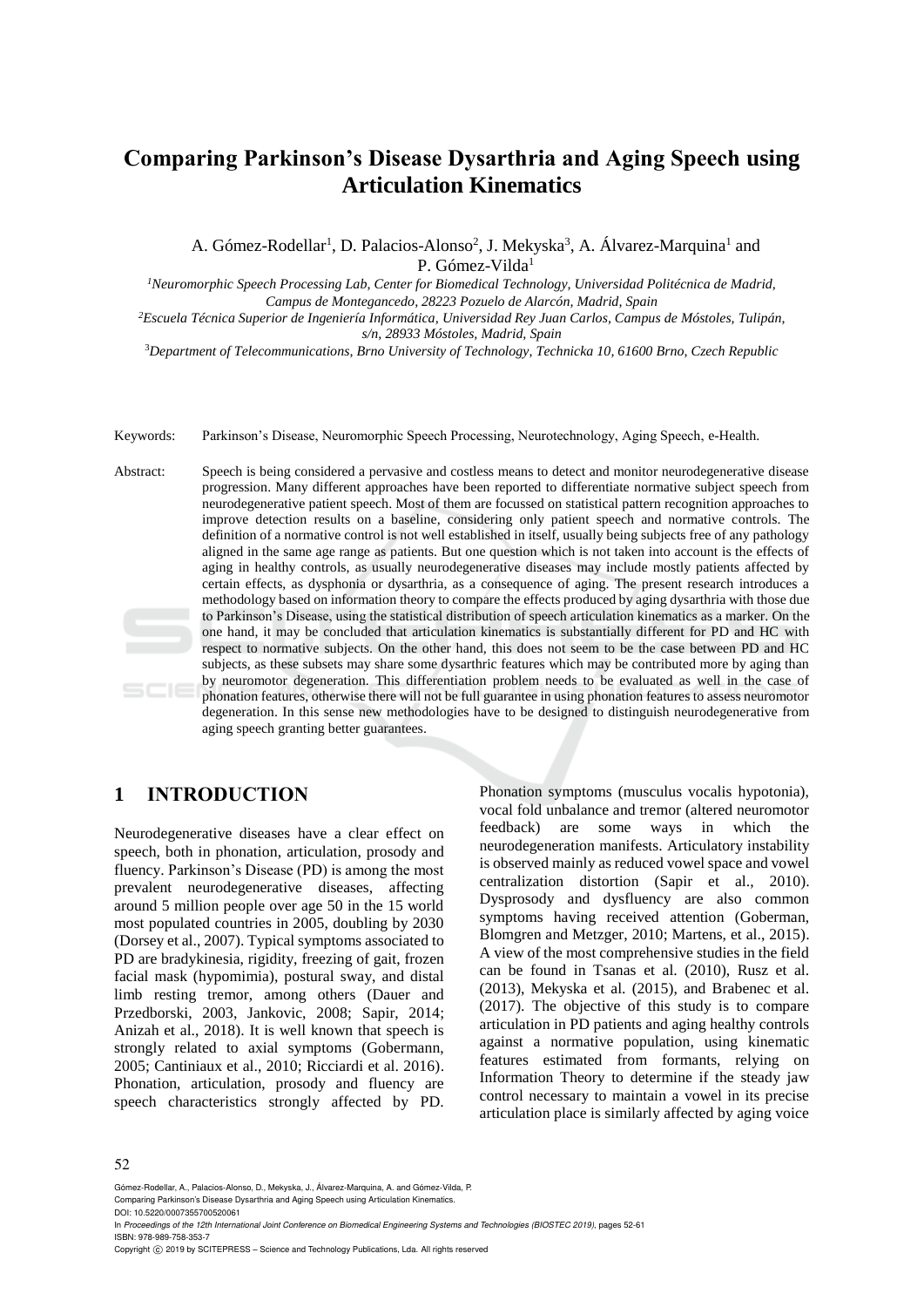than by PD or not and quantify in thus wat the divergence of pathological and aging articulation with respect to normative subjects, to pinpoint differences and similarities. Recent studies have shown that a relationship can be established between formant-based articulation features and jaw-tongue kinematic activity. This relationship allows to estimate the jaw-tongue kinematics from formant dynamics. The mutual information contents from probability density functions of jaw-tongue kinematic activity estimated from formant-based articulation features may be used as dysarthria markers when comparing PD speech with normative speech (Gómez, P. et al., 2018). The neuromotor character of these markers has been validated by facial surface electromyography and accelerometry (sEMG and 3DAcc), as shown in (Gomez, A. et al., 2018). Building on this relationship, the purpose of the present work is to explore if these dysarthria markers are affected differently in presbyphonic dysarthria (characteristic of aging speech) than in PD dysarthria. The structure of the paper is as follows: Section 2 is devoted to explain the foundations of the jaw-tongue kinematics related with speech articulation modelling, the distributions describing the statistical behaviour of the kinematic variables associated with articulation, and the validation of the kinematic correlates. Section 3 describes the databases of normative, healthy controls and patients, used in the differentiation experiments, and the mutual information estimation methods. Section 4 gives a complete description and discussion of the results produced by the differentiation experiments, both as tables and as figures representing the proximity or distance of each sample to the average of the reference sets (nominally, normative and healthy controls). Finally, section 5 is devoted to highlight the conclusions derived from the presented results.

### **2 ARTICULATION KINEMATICS**

#### **2.1 Jaw-Tongue Biomechanical Model**

Speech articulation depends on the position and shape of vocal tract structures, such as the jaw, tongue, lips and velo-pharynx, among others (Buchaillard, Perrier and Payan, 2009). These structures are controlled by different muscles, which are activated by neuromotor pathways from cranial nerves (Jürgens 2002). The acoustical characteristics of speech sounds depends on the positions of these structures and on their dynamic displacement. In the present paper, the role of the jaw-tongue system, as depicted in Figure 1 will

be studied when affected by neuromotor degeneration induced by PD. The jaw-tongue biomechanical system is considered to be a third-order lever with lumped mass load concentrated in the reference point PrJT {*x*r, *y*r} (Hannam et al., 2008). Harmonic oscillation  $\{\Delta x_r, \Delta y_r\}$  around the fulcrum (F: attachment to the skull) is assumed under forces acting on this system. A very relevant kinematic correlate of the jaw-tongue neuromotor activity is the Absolute Kinematic Velocity (AKV) of the reference point PrJT:

$$
|v_r| = \left[ \left( \frac{dx_r}{dt} \right)^2 + \left( \frac{dy_r}{dt} \right)^2 \right]^{\frac{1}{2}}
$$
 (1)

The statistical distribution of the AKV will contribute valuable information in characterizing unstable articulation, as explained in the sequel.



Figure 1: Jaw-Tongue Model. F: Fulcrum; T: Tongue; J: Jaw bone; H: Hyoid bone; fsg: stylo-glossus force; fm: masseter force; fgi: glosso-intrinsic forces; fgh: genio-hyoid force; fw: gravity; Xa, Ya: accelerometer normal and tangential; Δ*x*r, Δ*y*r: horizontal and vertical displacements of the reference point  $(P<sub>rJT</sub>)$  in the sagittal plane.

#### **2.2 A Kinematic Articulation Correlate**

The methodology of this research is based on representing speech articulation kinematics (positions, speeds, forces and accelerations) by means of acoustically-derived information (speech formants; Dromey, Jang and Hollis, 2013). An important question on the use of kinematic features derived from acoustic correlates (the first and second formants:  $F_1$  and  $F_2$ ) is to which extent formant dynamics can be related to articulation kinematics (positions and velocities of the jaw-tongue centre of masses). The assessment of the AKV as a reliable kinematic correlate of articulation is carried on the multi-signal recording framework described in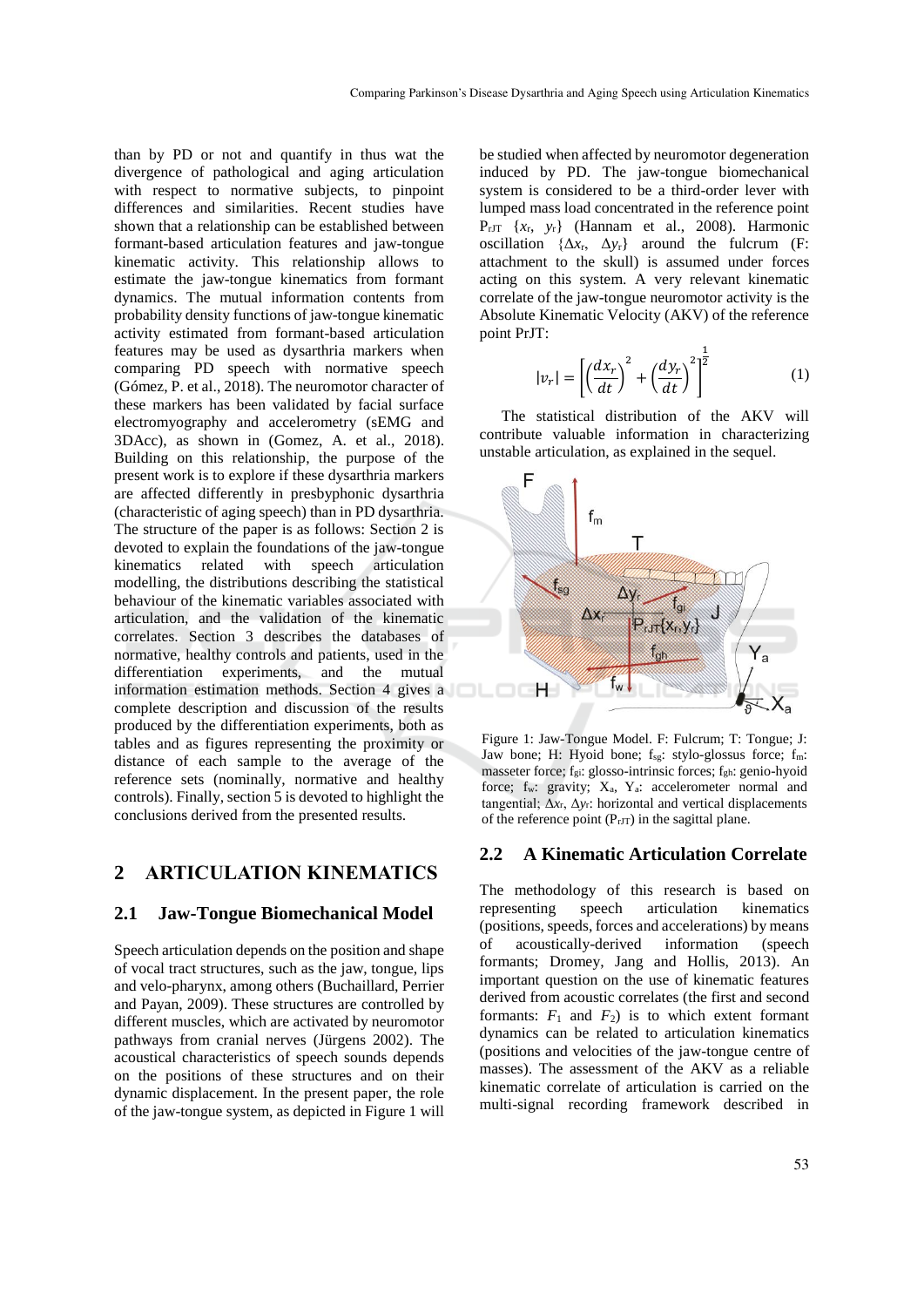Figure 2. The experimental validation of using acoustic information (formant-based dynamics) to represent articulation kinematics was based on a diadochokinetic exercise, consisting in the fast and continuous repetition of the diphthong [aj:], at a rate of 2-3 repetitions per second. Inverse adaptive filtering was used to estimate the vocal tract transfer function from running speech in real time (Deller, Proakis and Hansen, 1993). *F*<sup>1</sup> and *F*<sup>2</sup> are evaluated from the vocal tract transfer function obtained from inverse filtering. Surface electromyography on the masseter (sEMG) and three-channel accelerometry (3DAcc) were recorded synchronously with speech. Sampling rates of sEMG and 3DAcc were equalized to 500 Hz, as well as formant estimates.



Figure 2: Recording set-up for Signal acquisition of speech, accelerometry and surface electromyography (sEMG).

The validation of formant dynamics to represent kinematic variables was based on linear regression according to the following relational chain: surface electromyography (sEMG) is related to the force on the masseter  $(f_m)$ , which on its turn is related to vertical acceleration (yAcc), resulting in vertical displacement  $(\Delta y_r)$ , changing the vertical articulation position, which induces changes in the first two formants  $(\Delta F_1, \Delta F_2)$ . The results of regression studies among the different dynamic variables are given in Table 1.

Table 1: Regression results for the diadochokinetic validation exercise. r: correlation coefficient; p: p-value; S: Spearman's coefficient; P: Pearson's coefficient.

| <b>Correlation</b>             | r (S)   | p(S)         | r(P)    | (P)   |
|--------------------------------|---------|--------------|---------|-------|
| $\Delta v_r$ vs f <sub>m</sub> | 0.83    | $<\!\!0.001$ | 0.81    |       |
| $\Delta F_1$ vs $\Delta v_r$   | $-0.89$ | <0.001       | $-0.89$ | <∪.∪€ |
| $\Delta F_2$ vs $\Delta v_r$   | 0.78    | -⁄() ()∟     | በ 79    |       |

The correlation between the masseter force estimate from  $sEMG$  ( $f_m$ ) and the vertical displacement of the reference point  $(\Delta y_r)$  is high and statistically relevant (0.83/0.81), showing that a strong relationship exists between neuromotor

activity and movement, as expected. The correlation between vertical displacement (Δ*y*r) and formant changes are also high and relevant, stronger and counter-related with respect to  $\Delta F_1$  (-0.89), than with respect to  $\Delta F_2$  (0.78/0.79). These results are aligned with the relationship between the variable controlling the phonation opening  $(\Delta y_r)$  and the variation of the first formant  $(\Delta F_1)$ . Once the relationship between kinematics and acoustics has been established and validated, the displacement of the reference point of the jaw-tongue system when observed over time could be described from an estimate of (1) as:

$$
|\hat{v}_r| = \left[ B_1 \left( \frac{dF_1}{dt} \right)^2 + B_2 \left( \frac{dF_2}{dt} \right)^2 B_{12} \frac{dF_1}{dt} \frac{dF_2}{dt} \right]^{\frac{1}{2}} \quad (2)
$$

where  $F_1$  and  $F_2$  are the first two formants, and  $B_1, B_2$ and  $B_{12}$  are quadratic scaling factors relating movement and acoustics (Gómez, A., et al., 2018).

The distribution of the AKV values as a probability density function (AKV pdf) gives a full statistical description of the jaw-tongue kinematics, and of the kinetic energy which is involved in speech production. The shape of the AKV probability density function will be that of a  $\chi^2$  (Chi-square) distribution with two degrees of freedom, which is typically associated with thermodynamic processes, justifying the use of the term "low articulation temperature" associated to hypokinetic dysarthria, an example of these distributions shown in Figure 3.



Figure 3: Two ideal probability density functions associated to the AKV in terms of their respective "temperatures". The model distribution would be associated to the AKV pdf of a maintained vowel from an idealized normative speaker, whereas the target distribution is the typical behaviour of a vowel from a PD patient.

It must be considered that the behaviour of the AKV pdf is quite different according to the kinematic study being carried on. When steady vowels are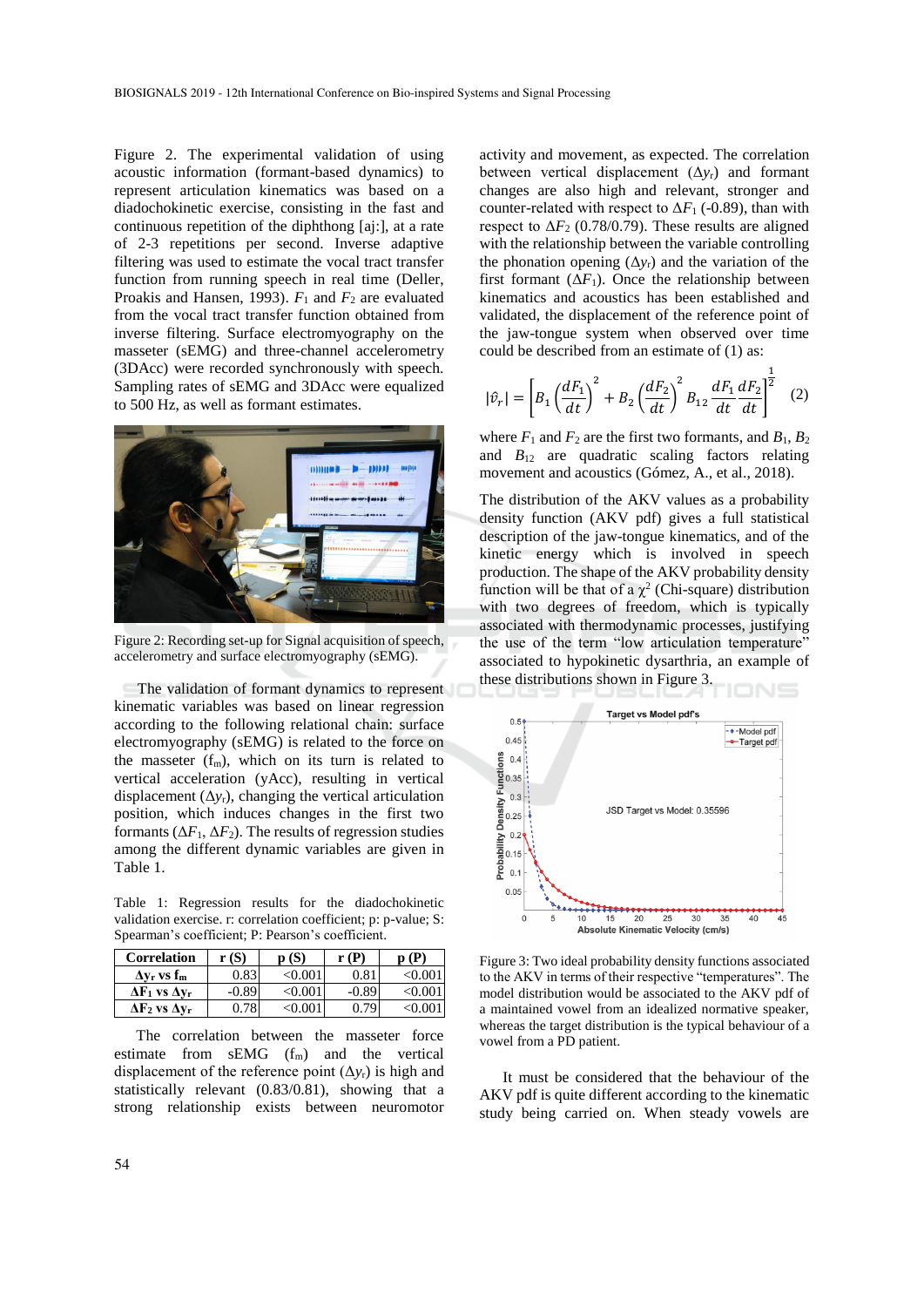produced, as in single maintained vowel exercises, it is expected that a normative speaker would keep a highly stable jaw-tongue position (low temperature) with most of the absolute velocities under a given value (dash-diamond curve), whereas the PD patient will produce unstable oscillations of the articulation point (high temperature) extending along the horizontal axis (full-bullet curve). The situation in running speech, where wide oscillations of the reference point will be expected is to be the opposite: the normative speaker will produce wider and faster oscillations (higher temperature) than the PD patient affected by hypokinetic dysarthria (lower temperature). This fact points to a complete different strategy in testing sustained vowels than in running speech or dyadochokinetic exercises.

### **3 MATERIALS AND METHODS**

### **3.1 Patient Data Sets**

In the present study the articulation stability in maintained vowels has been used to assess the capability of these tests in differentiating the behaviour of PD patients from healthy controls within the same age range, when compared with a normative reference set considered the *golden rule* in maintained vowel phonation. For such, a three band study has been conducted in terms of the mutual information between AKV pdf's from PD patients and paired healthy controls, and with respect to normative speakers, using correlation results from confronting the three sets of speakers among themselves in terms of Jensen-Shannon Distance (JSD). Estimates of the AKV pdf have been used to evaluate the JSD between two different distributions. Vowel utterances [a:, i:, u:] from 8 male and 8 female PD patients randomly selected from male and female databases within an age range of  $66.3\pm8.6$  and  $69\pm7.7$  years (respectively) have been processed and statistically modelled to produce a PD database (MPD from male subjects, and FPD for female ones). Similar vowel utterances from another set of 8 male and 8 female control subjects randomly selected from male and female databases within an age of  $65.6\pm8.9$  and  $61.8\pm9.1$  years old (respectively) have also been processed and statistically modelled to produce a healthy control database (MHC from male subjects and FHC from female ones). Recordings were taken at 16 kHz and 16 bits. The database (PARCZ) was collected at St. Anne's University Hospital in Brno (Czech Republic), including also demographic and clinical information from each patient as gender, age, time

since first diagnosis, scores of the Unified Parkinson's Disease Rating Scale, part III (UPDRS-III: motor examination), and part IV (UPDRS-IV: complications of therapy), freezing of gait questionnaire (FOG-Q), non-motor symptoms scale (NMSS), REM sleep disorders (RBDSQ), minimental state examination (MMSE), Addenbrooke's cognitive evaluation revised (ACE-R), Beck depression inventory (BDI), faciokinesis and phonorespiratory competence. All patients signed an informed consent form that was approved by the local ethics committee. The speakers extracted from the PARCZ database are PD patients with code P1xxx (females) and P2xxx (males), and paired healthy controls with code K1xxx (females) and K2xxx (males), as described in Table 2.

Table 2: PD patient and HC subject set lists (PD: PD patient subject; HC: healthy control subject; UPDRS: Evaluation according to UPDRS-III scale).

| Code         | Gender         | Age | Cond      | <b>UPDRS</b>   |
|--------------|----------------|-----|-----------|----------------|
| K1003-aiu    | F              | 63  | HC        |                |
| K1004-aiu    | F              | 65  | HC        | $\overline{a}$ |
| K1005-aiu    | F              | 59  | HC        | ÷,             |
| K1006-aiu    | $\overline{F}$ | 64  | HC        |                |
| K1007-aiu    | F              | 59  | HC        |                |
| K1012-aiu    | $\overline{F}$ | 67  | HC        |                |
| K1017-aiu    | $\mathbf{F}$   | 61  | HC        |                |
| K1018-aiu    | $\overline{F}$ | 45  | HC        |                |
| K2001-aiu    | М              | 59  | HC        |                |
| K2002-aiu    | M              | 68  | HC        | ٠              |
| K2009-aiu    | M              | 68  | HC        | -              |
| K2010-aiu    | M              | 83  | HC        |                |
| K2011-aiu    | M              | 55  | HC        |                |
| K2013-aiu    | М              | 54  | HC        |                |
| K2014-aiu    | M              | 62  | HC        | -              |
| K2015-aiu    | M              | 76  | HC        |                |
| P1006-aiu    | F              | 59  | PD        | 24             |
| P1007-aiu    | F              | 76  | PD        | 55             |
| P1008-aiu    | F              | 78  | <b>PD</b> | 23             |
| P1020-aiu    | F              | 64  | <b>PD</b> | 8              |
| P1021-aiu    | F              | 65  | <b>PD</b> | 5              |
| P1022-aiu    | F              | 72  | PD        | 6              |
| P1025-aiu    | $\mathbf{F}$   | 64  | PD        | 8              |
| P1026-aiu    | F              | 76  | <b>PD</b> | 12             |
| P2005-aiu    | M              | 46  | PD        | 25             |
| P2009-aiu    | М              | 66  | <b>PD</b> | 14             |
| $P2010$ -aiu | M              | 66  | <b>PD</b> | 39             |
| P2012-aiu    | M              | 71  | <b>PD</b> | 35             |
| P2017-aiu    | M              | 63  | <b>PD</b> | 19             |
| P2018-aiu    | M              | 63  | PD        | 32             |
| P2019-aiu    | М              | 73  | <b>PD</b> | 12             |
| P2023-aiu    | М              | 73  | <b>PD</b> | 13             |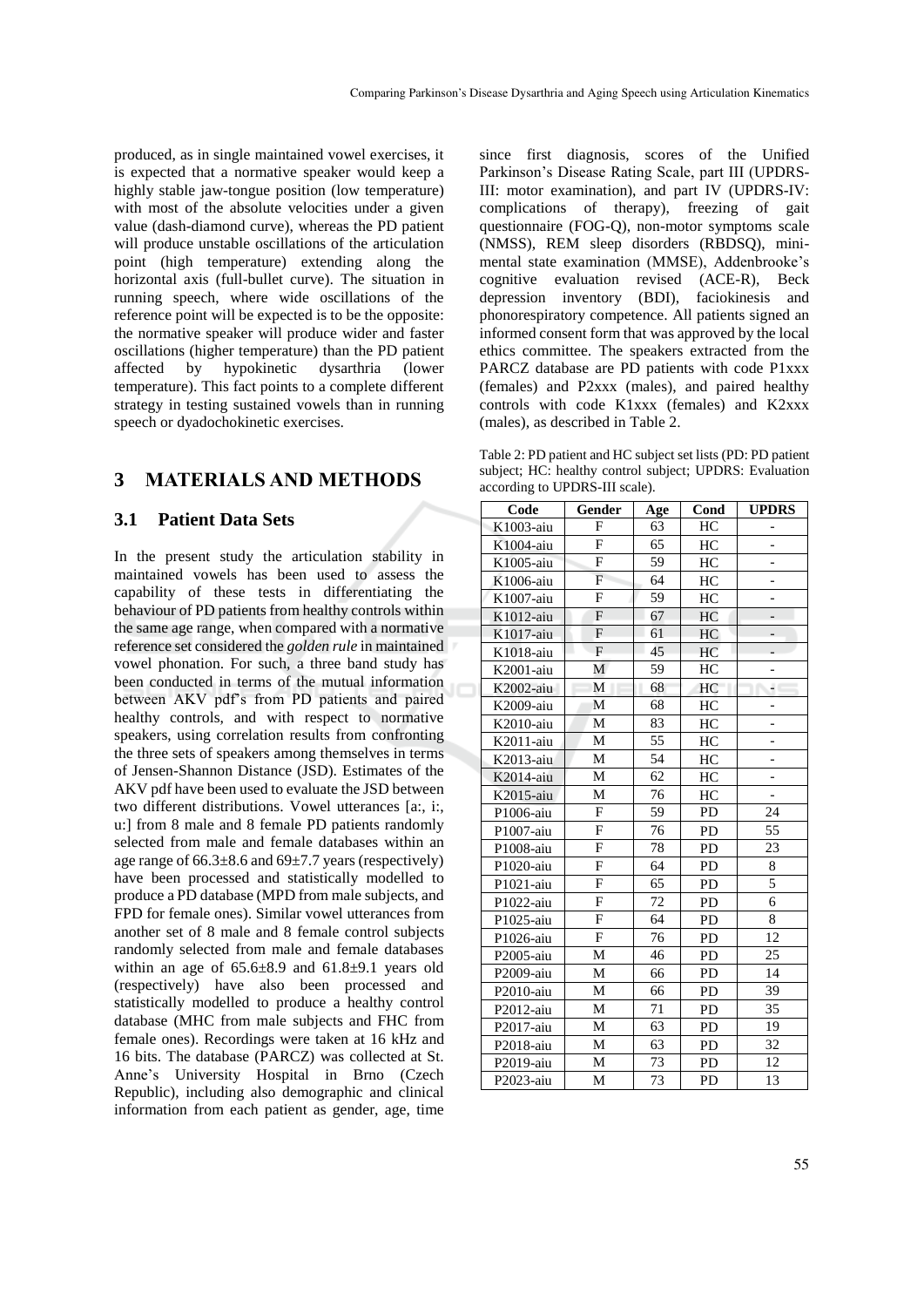Finally, 8 male and 8 female subjects have been randomly selected from a normative database recorded at Hospital Gregorio Marañón, of Madrid, Spain, within an age range of  $34\pm12.95$  and  $37\pm13.37$ (years) respectively. The list of subjects is given in table 3.

| Code      | Gender/Age | Code      | Gender/Age |
|-----------|------------|-----------|------------|
| N1004-aiu | M/23       | N1105-aiu | F/43       |
| N1005-aiu | M/21       | N1108-aiu | F/22       |
| N1008-aiu | M/45       | N1112-aiu | F/20       |
| N1009-aiu | M/33       | N1116-aiu | F/45       |
| N1011-aiu | M/49       | N1117-aiu | F/25       |
| N1018-aiu | M/29       | N1120-aiu | F/33       |
| N1020-aiu | M/35       | N1121-aiu | F/57       |
| N1026-aiu | M/39       | N1125-aiu | F/38       |

Table 3: Normative subject set (NS).

#### **3.2 Data Processing**

The methodology proposed in the present study is based on the mutual information between two given probability density functions,  $p(x)$  and  $q(x)$  estimated as a Jensen-Shannon Divergence (Endres and Schindelin, 2003):

$$
D_{JS} = \frac{D_{KL}(p|m) + D_{KL}(q|m)}{2}
$$
 (3)

where DKL is a modified version of Kulback-Leibler's Divergence (Salicrú et al., 1994; Georgiou and Lindquist, 2003) expressed as:

$$
D_{KL}(p|q) = \int_0^\infty p(x) \, ds \left\{ \log \frac{p(x)}{q(x)} \right\} dx \tag{4}
$$

and  $m(x)$  is the average of  $p(x)$  and  $q(x)$ . In the present case, the probability functions  $p(x)$  and  $q(x)$  are defined in the positive part of the real axis  $(x\geq 0)$ . Jensen-Shannon's Divergence is symmetrical with respect to  $p(x)$  and  $q(x)$ , and it is normalized to the interval [0, 1], a feature which is very helpful in implementing clustering and classification. The following procedure is used to estimate the JSD's between the PD set, the HC set and the NS set using their AKV pdf's:

- Recordings of the vowel set [a:, i:, u:] were downsampled to 8 kHz.
- The vocal tract transfer function of the speech segment was evaluated by an 8-pole adaptive inverse lattice-ladder filter (Deller, Proakis and Hansen, 1993) with a low-memory adaptive step to grasp fine time variations. A complete description of the adaptive filtering details can be found in Gómez et al. (2009).
- The first two formants were estimated by evaluating the maxima and slenderness of the vocal tract transfer function (LP spectrogram). The formant estimation resolution used was 2 Hz. Formants were estimated every 2 ms.
- The derivatives of the first two formants were used to estimate the AKV following (2).
- The probability density function of the AKV was estimated from the normalized histogram of counts on the definition interval of the AKV (in this case  $0 \le |v_r| \le 45$  cm/s).
- The histograms were used to estimate probability density functions by Kolmogorov-Smirnov approximations (Webb, 2003).
- The average pdf for each subset was estimated. It may be shown that the average of a set of pdf's shares the same properties of individual pdf's. Six average pdf's were estimated: avMNS, avFNS, avMHC, avFHC, avMPD and avFPD, for the respective male and female normative, controls and PD subsets.
- The Jensen-Shannon Divergence between each patient's histogram-derived distribution vs that of the control subject were estimated as by (3)

### **4 RESULTS AND DISCUSSION**

JSD's between avMNS, avMHC and avMPD on one side, and avFNS, avFHC and avFPD were estimated. The divergences of the MPD vs MNS averages are shown in table 4.

| Table 4: JSD between male and female subset averages. |  |
|-------------------------------------------------------|--|
|-------------------------------------------------------|--|

| <b>Datasets</b> | .ISD  |  |  |
|-----------------|-------|--|--|
| avMPD vs avMNS  | 0.226 |  |  |
| avMHC vs avMNS  | 0.244 |  |  |
| avMPD vs avMHC  | 0.083 |  |  |
| avFPD vs avFNS  | 0.311 |  |  |
| avFHC vs avFNS  | 0.329 |  |  |
| avFPD vs avFHC  | 0.092 |  |  |

The top template in Figure 4 shows the actual appearance of the PD male sample AKV pdf's in dash-red, whereas the NS male AKV pdf's are given in full-blue. It may be easily seen that the NS set is more concentrated towards the vertical axis, most of the distributions having decayed on the interval between 5-10 cm.s<sup>-1</sup>, whereas the PD set is more spread over, with some activity still seen between 10- 30 cm.s-1 and even beyond. The upper-right legend gives the codes of the speaker samples included in the tests. The bottom template in Figure 4 gives the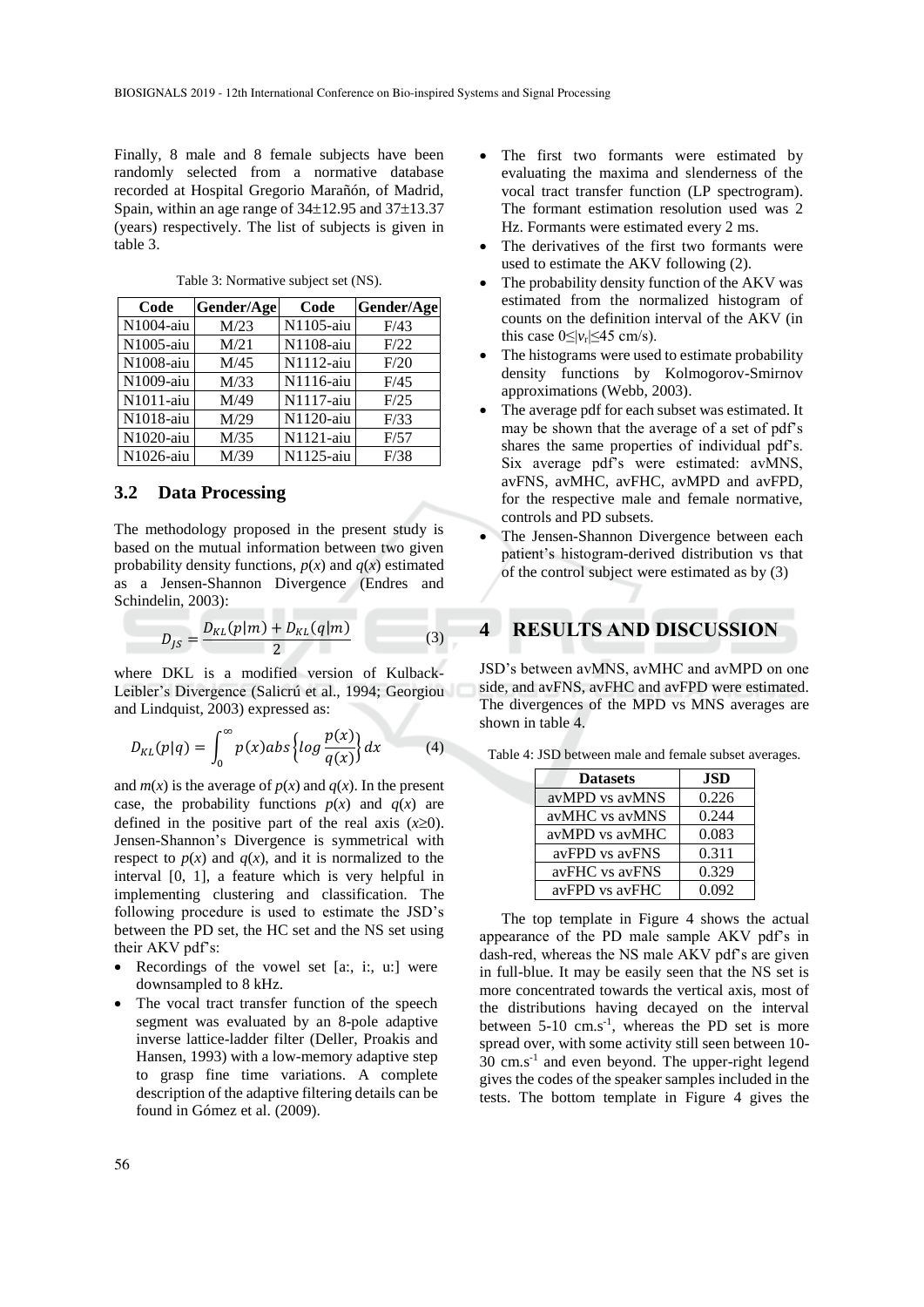average pdf's of the samples in the top template. The different spreads of both average pdf's may be clearly seen now. The central legend gives the JSD between both sets, as well as the results of the p-values after Student's, Kolmogorov-Smirnov's, and Mann-Whitney's tests on Target and Model sets rejecting the null hypothesis of equal means. The AKV pdf's from samples in the male and female subsets have been obtained to be compared against the respective

normative and control subset averages (avMNS, avMHC, for male samples, and avFNS and avFHC, for female samples). Table 5 gives the JSD for each sample. It may be seen that the divergence of the male PD and HC average pdf's with respect to the normative one (MPD vs MNS and MHC vs MNS) is quite similar and larger than when comparing PD and HC (MPD vs MHC).



Figure 4: Top: AKV pdf's of the PD male subset (dash-red lines) and the NS male subset (full-blue lines). The normative subset is confined to lower absolute values than the PD subset. Bottom: Averages of normative (dash-blue) and PD (fullred) pdf's, showing the same behaviour. The JSD divergence between avMPD and av1MNS (0.226), and the p-values rejecting the equal mean hypothesis by t-Student, Kolmogorov-Smirnov and Mann-Whitney tests are given in the middle.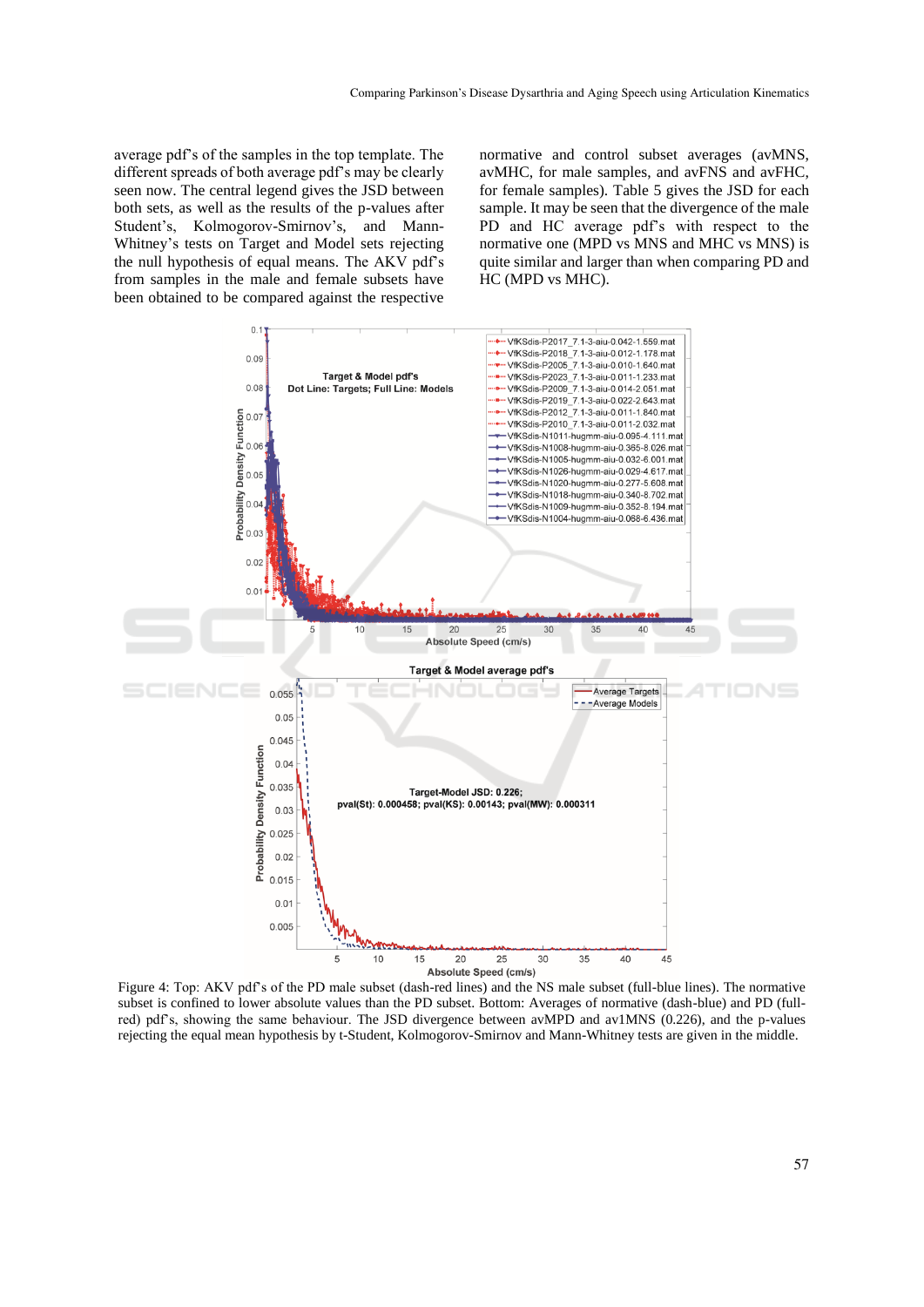| <b>MPD</b>   | avMNS   | avMHC   | <b>MHC</b>        | avMNS   | avMHC   | <b>MNS</b>        | avMNS    |
|--------------|---------|---------|-------------------|---------|---------|-------------------|----------|
| P2005-aiu    | 0.30570 | 0.18871 | K2001-aiu         | 0.24403 | 0.16737 | N1004-aiu         | 0.074096 |
| P2009-aiu    | 0.23901 | 0.14816 | K2002-aiu         | 0.28961 | 0.15321 | N1005-aiu         | 0.103380 |
| $P2010$ -aiu | 0.13407 | 0.18628 | K2009-aiu         | 0.32015 |         | 0.17684 N1008-aiu | 0.124710 |
| $P2012$ -aiu | 0.20950 | 0.21612 | K2010-aiu         | 0.19482 |         | 0.16206 N1009-aiu | 0.075808 |
| $P2017$ -aiu | 0.40723 | 0.27555 | K2011-aiu         | 0.31634 |         | 0.19989 N1011-aiu | 0.153810 |
| P2018-aiu    | 0.32686 | 0.18397 | K2013-aiu         | 0.35297 | 0.17601 | N1018-aiu         | 0.086608 |
| $P2019$ -aiu | 0.23515 | 0.14976 | K2014-aiu         | 0.23895 | 0.14632 | N1020-aiu         | 0.088998 |
| $P2023$ -aiu | 0.24250 |         | 0.23716 K2015-aiu | 0.21416 |         | 0.17490 N1026-aiu | 0.090407 |
| <b>FPD</b>   | avFNS   | avFHC   | <b>FHC</b>        | avFNS   | avFHC   | <b>FNS</b>        | avFNS    |
| P1006-aiu    | 0.38868 | 0.18533 | K1003-aiu         | 0.37033 | 0.17377 | N1105-aiu         | 0.072714 |
| P1007-aiu    | 0.25251 | 0.19843 | K1004-aiu         | 0.34321 |         | 0.16863 N1108-aiu | 0.093113 |
| P1008-aiu    | 0.49834 | 0.27077 | K1005-aiu         | 0.23298 |         | 0.19368 N1112-aiu | 0.115570 |
| P1020-aiu    | 0.21117 | 0.22827 | K1006-aiu         | 0.47693 |         | 0.24286 N1116-aiu | 0.120860 |
| $P1021$ -aiu | 0.37974 | 0.17551 | K1007-aiu         | 0.39329 | 0.15067 | N1117-aiu         | 0.110290 |
| $P1022$ -aiu | 0.28630 | 0.19981 | K1012-aiu         | 0.26424 |         | 0.18785 N1120-aiu | 0.104500 |
| P1025-aiu    | 0.34688 | 0.17790 | K1017-aiu         | 0.29882 |         | 0.17209 N1121-aiu | 0.165080 |
| P1026-aiu    | 0.29915 |         | 0.20053 K1018-aiu | 0.44165 |         | 0.21344 N1125-aiu | 0.076065 |

Table 5: JSD's between PD, healthy control and normative sets with respect to normative and control averages.



Figure 5: Distribution of each male sample with respect to the male HC and NS averages. a) Bi-plot in terms of JSD respect to the mormative and healthy control sets (males). b) Geometrical distribution with respect to the centroids avHC and avNH. c) and d) Similar representations for the female sets. Red squares: PD samples. Blue diamonds: HC samples. Green bullets: NS samples.

This is a first advancement on the difficulty of separating subsets which are much closer themselves than with respect to a *golden rule* set as NS. The same observation may be derived for the female subset, where FPD vs FNS and FHC vs FNS are much more divergent than between themselves (FPD vs FHC). It may be seen that the divergences of the PD subsets with respect to the normative set averages are much larger than their divergences with respect to the healthy controls. The divergences of healthy controls with respect to the normative subsets are almost as large than those ones from PD subsets. This observation may indicate that the healthy controls are farther away from normative sets than expected in terms of articulation kinematics. On the other hand, the normative samples are closer to their average, as expected. These results show that PD samples are clearly diverging from normatives, and to some extent from healthy controls. The question now is if this divergence is statistically significant to assume different information contents among pathologic, control and normative subsets. The graphical representation of the divergence among the different subsets may help in understanding better the relationships involved. The divergence between each sample in the study and the normative and control subset averages (avMNS and avMHC) is represented graphically in the plots shown in Figure 5.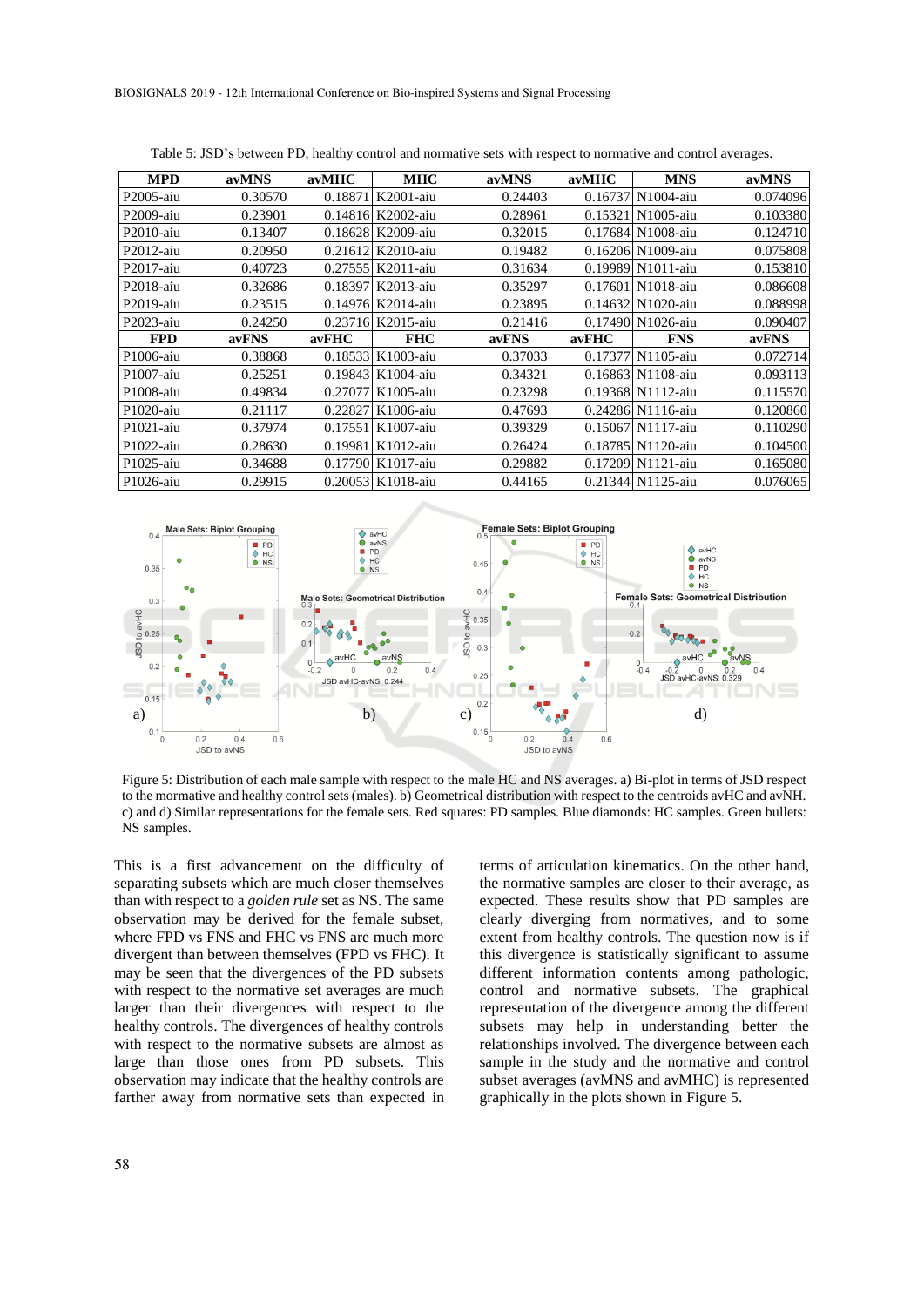

Figure 6: Hierarchical clustering of speaker samples by JSD to their respective average normative distribution. Left: Male subsets. Right: Female subsets.

It may be seen that the distance of the normative set NS with respect to its centroid avNS is small, but it is significantly larger with respect to the healthy control centroid avHC, both for male and female samples. On its turn, the situation of samples from healthy controls and PD patients is the reverse, they are far from the normative centroid avNS, but at short distance from the healthy control average avHC. This reflects the difficulty in separating both sets of samples as far as vowel sustained dysarthria is concerned. This situation is also illustrated by hierarchical clustering in terms of each sample JSD with respect to their respective average normative sets (avMNS and avFNS), as reflected in figure 6.

The male set is separated into four main clusters, one including a single sample, the second one including six ones in which healthy controls are a majority of 4/2 (in red), the third one grouping normative samples and a PD sample (in green), and a fourth one integrated by healthy controls and PD samples in equal proportion of 4/4 (in blue). The situation for the female subsets is a bit more complex. There are also four main clusters, the first one composed of three samples, two healthy controls and a PD sample (black and cyan), the second one integrated by the whole normative subset (one in black and seven in purple), a third one integrated by three healthy controls and three PD samples (in red), and a fourth one including three healthy controls and four PD samples. Again, the similarity between healthy controls and PD patients is manifested in sustained vowel dysarthria. This situation is confirmed by t-Student, Kolmogorov-Smirnov and Mann-Whitney tests considering equal-means null hypothesis conditions. As it may be seen in 0, the tests including healthy controls and PD samples vs the normative set reject the null hypothesis, both for

males and females, pointing to strong differences with respect to normative speakers as far as vowel dysarthria is concerned. But the situation is completely different when PD sets are compared with healthy controls. Whereas for male sets t-Student and Kolmogorov-Smirnov tests reject the null hypothesis, Mann-Whitney fails in doing so. In the case of female sets, all the mentioned tests fail in rejecting the null hypothesis, pointing to more similarities than expected between healthy controls and PD patients. Aging voice could be behind the problem.

Table 6: Estimated p-values from inter-subset tests. t-St: t-Student; KS: Kolmogorov-Smirnov; MW: Mann-Whitney. The cases where the null hypothesis is not fulfilled under a 5% level are printed in bold.

| <b>Datasets</b>   | t-St     | KS       | <b>MW</b> |
|-------------------|----------|----------|-----------|
| <b>MPD</b> vs MNS | 0.000458 | 0.001430 | 0.000311  |
| <b>MHC</b> vs MNS | 0.000017 | 0.000156 | 0.000155  |
| MPD vs MHC        | 0.0229   | 0.0497   | 0.1300    |
| FPD vs FNS        | 0.000249 | 0.000156 | 0.000155  |
| FHC vs FNS        | 0.000062 | 0.000156 | 0.000155  |
| <b>FPD</b> vs FHC | 0.366    | 0.188    | 0.195     |

These results show that PD datasets are clearly separable from normative and healthy controls at highly significant levels, both in the case of male and female subsets. HC are also significantly different than normative sets. But separability between PD and age-paired HC is not granted under acceptable standards, possibly due to the aging characteristics of HC articulation kinematics. This is not clear in the male set, where two tests (t-Student and Kolmogorov-Smirnov) avail separability whereas MW does not. But in the female case, the three tests fail in rejecting the null hypothesis, pointing to the difficulty in distinguishing both sets on the basis of articulation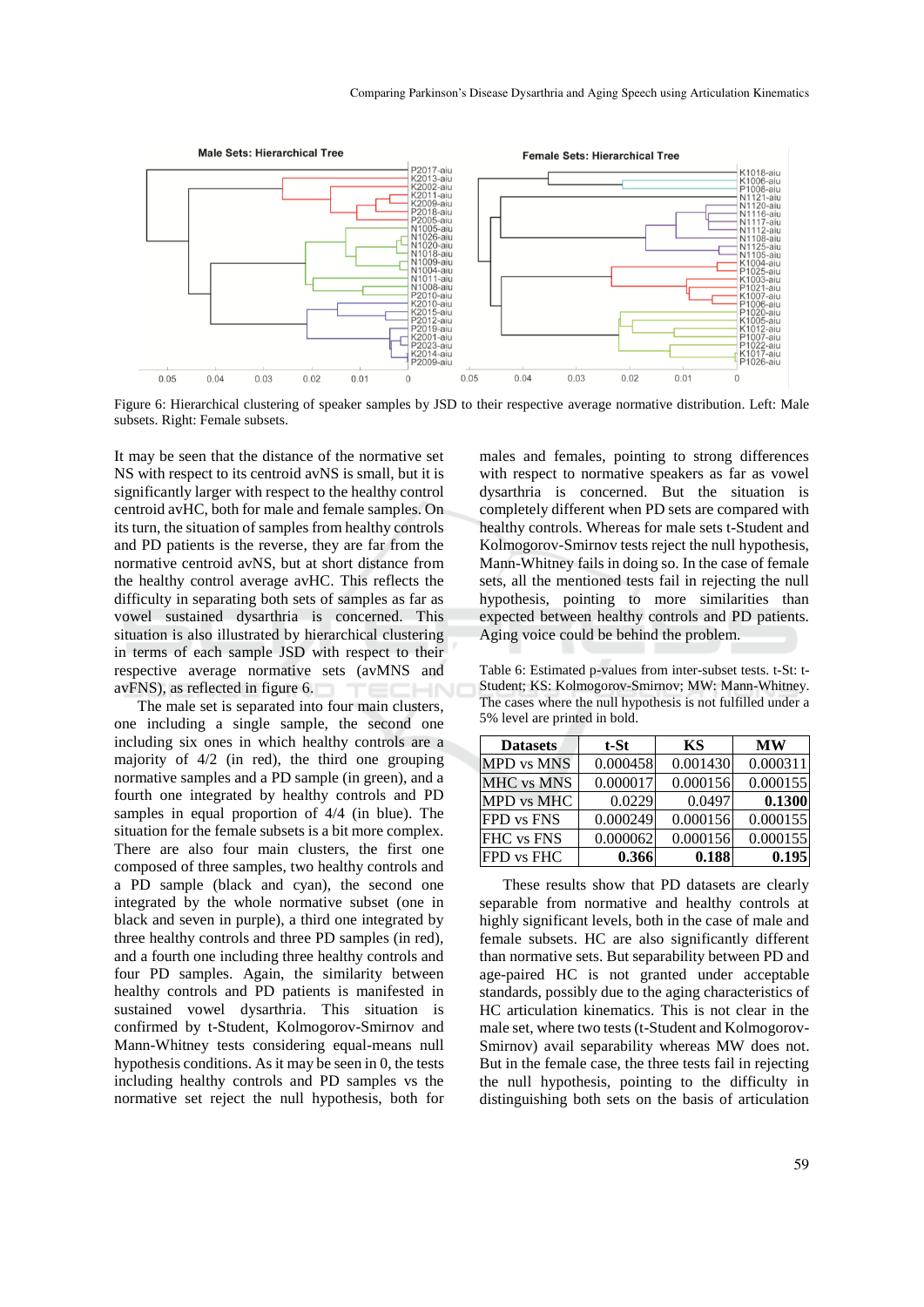kinematics, a fact which is also observable in figure 6. HC shows a closer kinematic nature with respect to PD, which results in some confusion and separation difficulties. It may be observed that this similarity is of aging nature, i.e., healthiness of healthy controls cannot be assimilated to normative articulation. Agepaired HC show certain similarities with PD patients due to the effects of aging in articulation, although this assumption must be proven. A comparison of PD datasets with respect to normative sets may be not resolving enough, as anticipated by the kinematic analysis of PD and presbyphonic voice. It may be argued that articulation kinematics is not sharp enough to establish this differentiation, but it must be taken into account that articulation instability is quite well modelled by AKV pdf (Gómez, P., et al., 2017). On the other hand, studies based on phonation features, whether linear or non-linear, should be subject to the same three-band tests to ensure that they are sensitive to this separability problem. These considerations raise immediate methodological concerns regarding tests including PD patients and healthy controls paired in age. It is unclear if this separability problem is due to aging voice in healthy controls, and in that case, if distortions found in PD samples could be due also to aging, and not only to pathology. The conclusion is that more tests with larger number of samples should be conducted to confirm or reject this observation, and that sharper methods should be designed, both for the study of vowel and speech dysarthria, as well as for studies involving phonation, classically based on distortion correlates as jitter, shimmer, signal-to-noise and nonlinear features. Especial care on this respect should be observed regarding MFCC's (mel-frequency cepstral coefficients), as these features are known to be sensitive both to dysphonia and to dysarthria. In this sense, resolutive features are to be sought and tested using three-band benchmarks in the way shown in the present study.

# **5 CONCLUSIONS**

From what has been discussed, the most relevant conclusions to be summarized are the following:

- Paired tests show that articulation kinematics is substantially different for PD and HC with respect to normative subjects.
- This does not seem to be the case between PD and HC subjects, as these subsets may share some dysarthric features which may be due to aging more than to neuromotor degeneration.

This differentiation problem needs to be evaluated as well in the case of phonation features, otherwise there will not be full guarantee in using phonation features to assess neuromotor degeneration.

As a final remark, it must be stressed that these conclusions are conditioned by the low size of the datasets used, and require further validation with larger number of subjects to be generalized.

### **ACKNOWLEDGEMENTS**

Funded by grants TEC2016-77791-C4-4-R (MINECO, Spain), CENIE\_TECA-PARK\_55\_02 INTERREG V-A Spain – Portugal (POCTEP), 16- 30805A (CZ.1.05/2.1.00/03.0072), and LOl401 from the Czech Republic Government.

### **REFERENCES**

- Anizah, S., et al. (2018). Objective Evaluation of Bradykinesia in Parkinson's Disease using Evolutionary Algorithms. *Proceedings of the 11th International Joint Conference on Biomedical Engineering Systems and Technologies (BIOSTEC 2018)*: 63-69. DOI: 10.5220/0006601700630069
- Buchaillard, S., Perrier, P. and Payan Y., 2009. A biomechanical model of cardinal vowel production: muscle activations and the impact of gravity on tongue positioning. *Journal of the Acoustical Society of America*, 126(4): 2033-2051.
- Brabenec, L., et al., 2017. Speech disorders in Parkinson's disease: early diagnostics and effects of medication and brain stimulation, *J. Neural Transm.*, 124(3): 303–334.
- Cantiniaux, S., et al., 2010. Comparative analysis of gait and speech in Parkinson's disease: hypokinetic or dysrhythmic disorders? *J. Neurol. Neurosurg. Psychiatry*, 81(2): 177–84.
- Dauer, W. and Przedborski, S., 2003. Parkinson's disease: Mechanisms and models. *Neuron*, 39(6): 889–909.
- Deller J. R., Proakis J. G. and Hansen J. H. L., 1993. *Discrete-Time Processing of Speech Signals*, NewYork, Macmillan.
- Dorsey, E. R., et al., 2007, 'Projected number of people with Parkinson disease in the most populous nations, 2005 through 2030' *Neurology*, 68(5): 384-386.
- Dromey, C., Jang, G. O. and Hollis, K., 2013. Assessing correlations between lingual movements and formants, *Speech Communication*, 55(2): 315-328.
- Endres, D. M. and Schindelin, J. E., 2003. A New Metric for Probability Distributions. *IEEE Trans. on Information Theory*; 49(7): 1858-1860.
- Georgiou T. and Lindquist, A., 2003. Kullback-Leibler Approximation of Spectral Density Functions. *IEEE Trans. on Information Theory*; 49(11): 2910-2917.